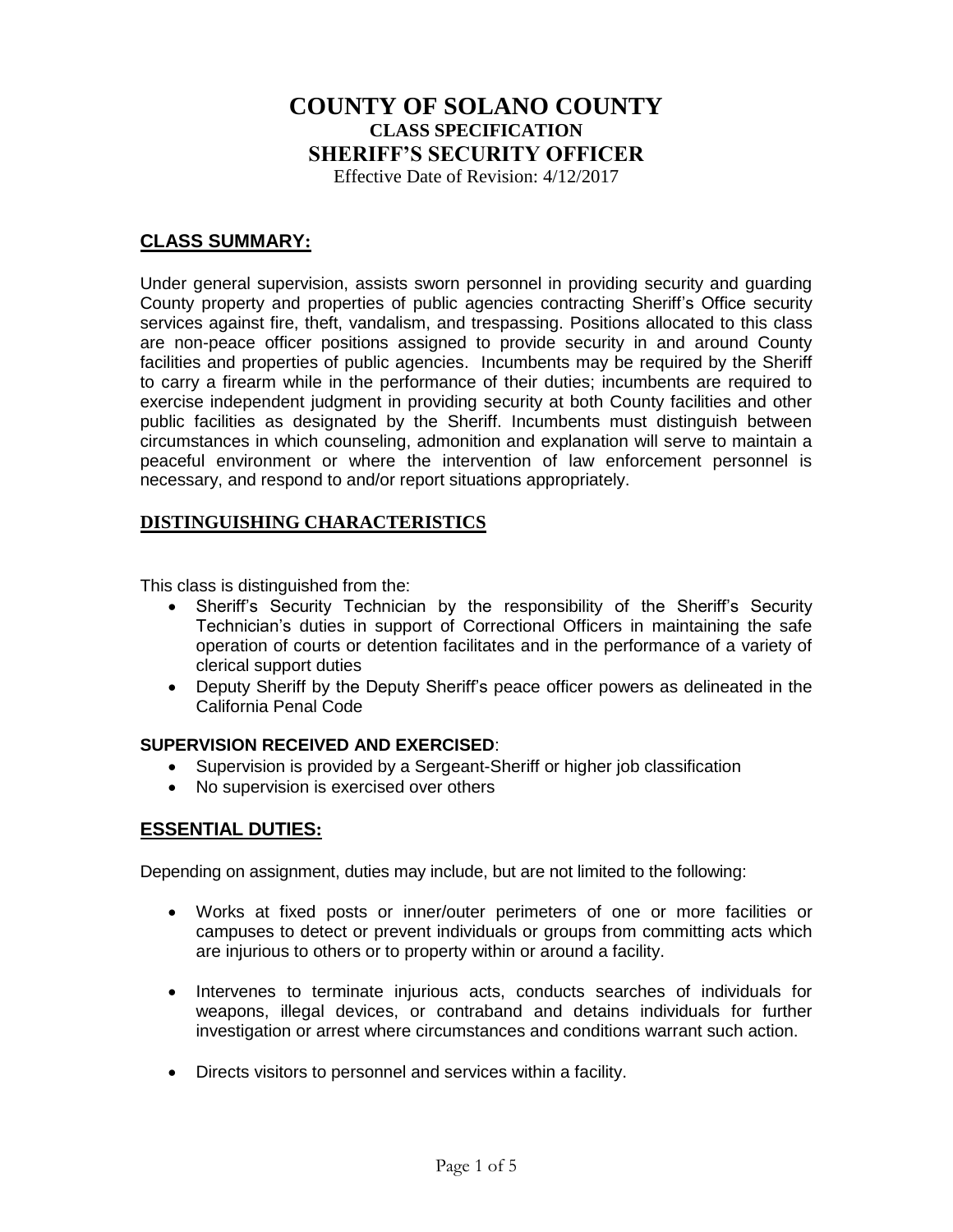- Investigates questionable acts or behavior observed or reported on premises and questions witnesses and suspects to ascertain or verify facts.
- Pursues, apprehends and detains persons observed injuring others or damaging property, and detains suspects pending transportation and booking by local law enforcement agency.
- Participates, with sworn personnel, in securing facilities and conducting searches.
- Ensures that only authorized employees, vendors or other appropriately identified persons are permitted access to closed or restricted areas and detains unidentified or unauthorized persons.
- Responds to reports of ill or injured visitors or employees and notifies supervisors or other appropriate personnel if additional assistance is necessary
- Utilizes fixed and hand-held scanning devices to detect unauthorized weapons or devices. Monitors alarm systems and electronic surveillance equipment and responds to locally activated fire, burglary or other alarms.
- Relays reports of bomb threats to the appropriate law enforcement jurisdiction and participates in organized searches. Reports safety hazards, malfunctioning equipment and other such matters to appropriate personnel.
- Writes daily activity, incident and non-employee injury reports.
- Operates miscellaneous equipment and/or motor vehicles including use of bicycles as required in the conduct of routine patrol or to report to alternate assignment posts in accordance with emergent staffing needs.
- May issue non-moving citations for routine infractions such as parking violations.
- Performs other duties of a similar nature or level as assigned

#### **EDUCATION AND EXPERIENCE:**

Graduation from high school or satisfactory completion of an acceptable General Education Development Test (GED)

#### **SPECIAL REQUIREMENTS**

 Possession of a certificate demonstrating satisfactory completion of a POST course on PC 832 (arrest and firearms training) within six (6) months of appointment. Completion of a basic law enforcement academy may be substituted for the PC 832 certificate.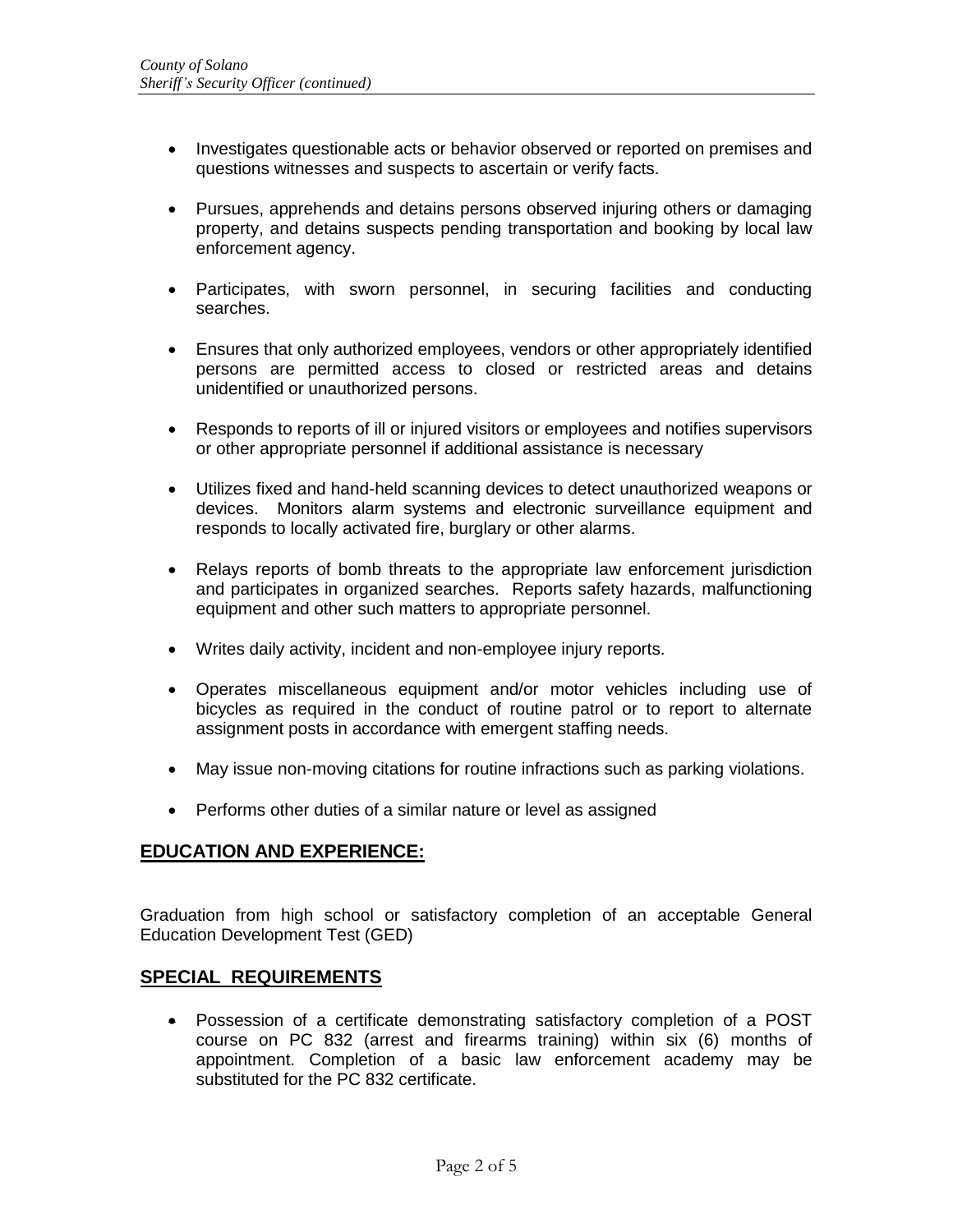- Incumbents must satisfactorily complete a POST course in the carrying and use of a club or baton.
- Incumbents must satisfactorily requalify on the carrying and use of a firearm per Sheriff's Office regulations and/or applicable State law.
- Incumbents must satisfactorily complete a basic first aid course.
- Possession of a valid Class C California driver's license is required.
- Incumbents and candidates applying for positions in this class may be subject to, depending on job assignment, drug and alcohol testing as required under the Federal Omnibus Transportation Employee Testing Act of 1991. Testing includes post-accident and pre-employment, as well as random and reasonable suspicion testing as required by law and/or County policy.
- Independent travel is required.
- Incumbents must work outdoors in all types of weather conditions which may include working with hazardous chemicals.
- Incumbents may be required to work outside normal business hours.
- Incumbents must be able to work any shift, holidays and weekends, and anywhere in the County.
- Incumbents periodically are rotated to new assignments.
- Positions allocated to this class may require bilingual skills.

## **KNOWLEDGE/SKILLS/ABILITIES**

#### **Knowledge of:**

- Basic law enforcement principles and techniques
- Proper use, handling, and storage of firearms
- Operation of communication equipment used in the course of the work, such as radios, telephone, pagers, and related systems
- Rules, regulations, codes, and laws related to the work
- Report writing methods and practices
- Basic first aid

#### **Skills and/or Ability to:**

- Maintain the security of buildings and grounds.
- Establish and maintain cooperative working relationships with peace officers and other personnel.
- Meet and deal with the public courteously and effectively.
- Demonstrate the correct use and care of firearms.
- Communicate using radio equipment.
- Use electronic security screening equipment.
- Prepare legible, correct and accurate reports.
- Conduct searches of individuals for weapons or contraband.
- Learn to operate fixed and hand held scanning devices.
- Understand and apply Sheriff's Office policies, procedures and directives.
- Administer basic first aid.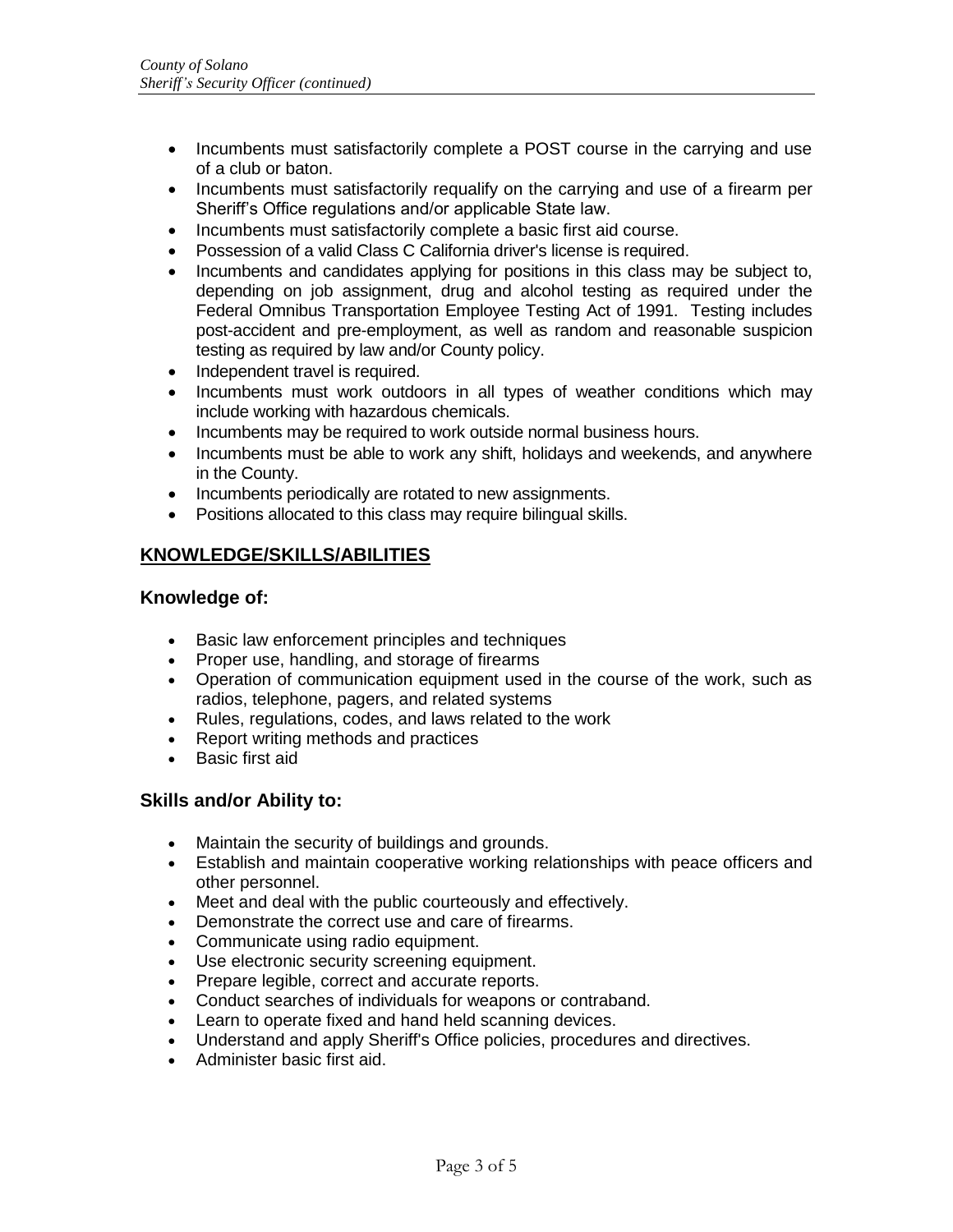- Adopt quick, effective and reasonable courses of action under adverse and/or emergency conditions.
- Communicate effectively orally and in writing.
- React quickly and calmly in emergency situations and adopt an effective course of action.
- Obtain information through interview, interrogation and observation.
- Pursue and subdue suspects.
- Run quickly, such as in responding to an emergency situation.
- Stand and walk for extended periods of time up to 8 hours.

## **PHYSICAL REQUIREMENTS**:

- Mobility and Dexterity: Positions in this class typically require stooping, kneeling, reaching, standing, walking, fingering, grasping, feeling (i.e. sense of touch), and repetitive motion.
- Incumbents must be able to perform heavy manual labor associated with law enforcement tasks which may include lifting objects weighing more than 100 pounds and which may include working with the full range of body movements involving reaching, bending, grasping and climbing.
- Vision: Positions in this class require the employee to have close visual acuity, with or without correction, to view a computer terminal, read, etc. Positions in this class also require employees to have depth perception in order to operate a motor vehicle. Employees in this class must have the visual acuity to make observations of surrounds and must demonstrate color vision sufficient to distinguish colors in order to describe events in an accurate manner.
- Hearing/Talking: Positions in this class require the employee to perceive the nature of sounds at normal speaking levels with or without correction, and to have the ability to receive detailed information through oral communication. Positions in this class require the employee to express or exchange ideas by means of the spoken word. Detailed or important instructions must often be conveyed to others accurately, loudly, and/or quickly.

### **WORKING CONDITIONS**:

- Outdoor Work: Employees in this class will often be working outdoors and thus will be subject to exposure to intense noises, fumes, odors, pollens, dust, inadequate lighting, and to unpleasant field conditions including rainy, windy, cold, or hot weather.
- Traffic Hazards: Employees in this class will be required to operate a vehicle and thus will be subject to traffic hazards while driving.
- Disruptive/Confrontational Human Contacts: Employees in this class may be subject to disruptive and confrontational people.
- Working Alone: Employees in this class may be working in remote areas and/or may be working on night shifts and/or on weekends and thus may be working alone for extended periods of time.